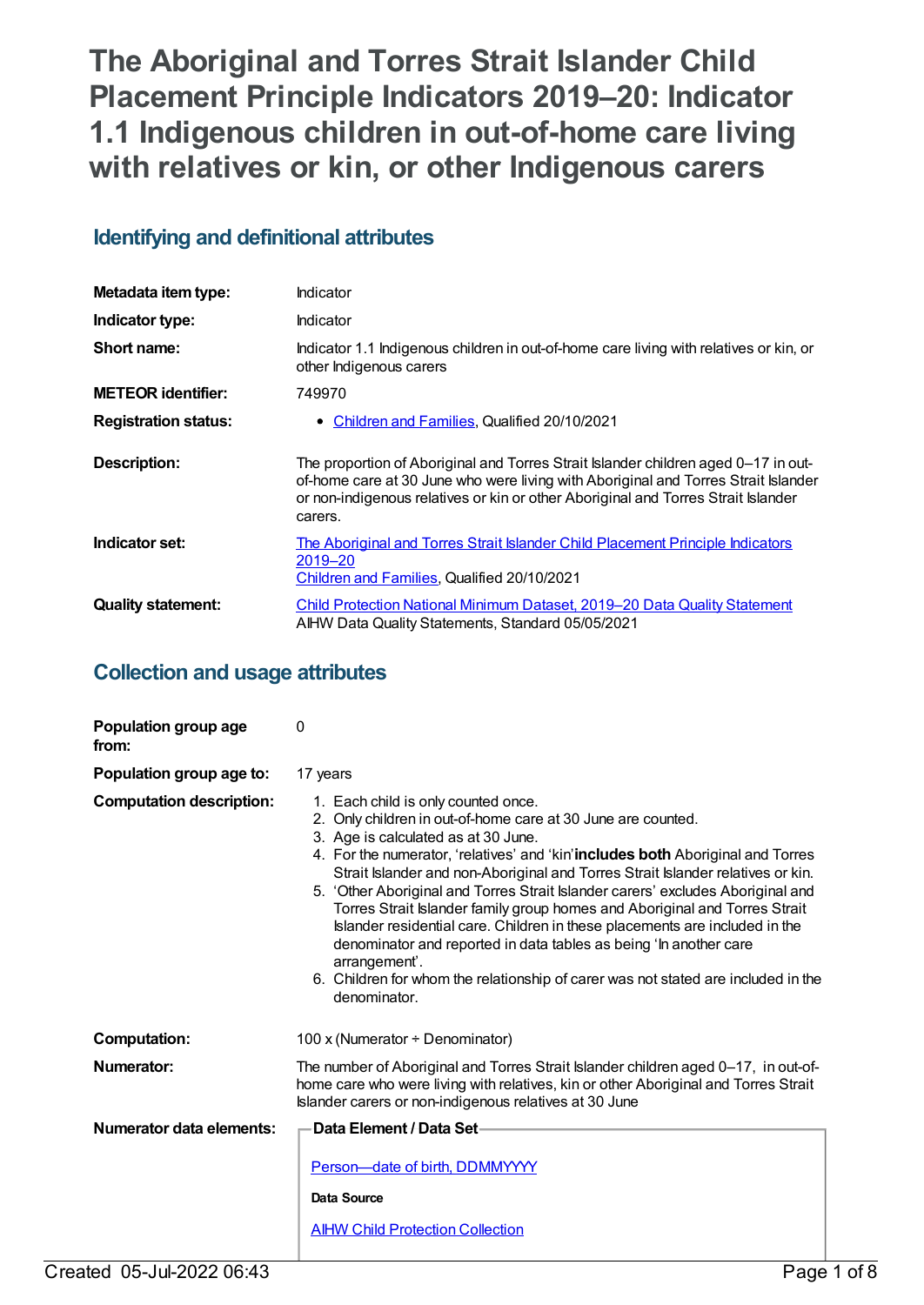#### **NMDS / DSS**

Child [protection](https://meteor.aihw.gov.au/content/740158) NMDS 2019–20

#### **Data Element / Data Set**

Service event—living [arrangement](https://meteor.aihw.gov.au/content/689331) type, child under care code N[N]

**Data Source**

**AIHW Child [Protection](https://meteor.aihw.gov.au/content/489543) Collection** 

**NMDS / DSS**

Child [protection](https://meteor.aihw.gov.au/content/740158) NMDS 2019–20

## **Data Element / Data Set**

Service event-living [arrangement](https://meteor.aihw.gov.au/content/474217) start date, DDMMYYYY

**Data Source**

AIHW Child [Protection](https://meteor.aihw.gov.au/content/489543) Collection

**NMDS / DSS**

Child [protection](https://meteor.aihw.gov.au/content/740158) NMDS 2019–20

## **Data Element / Data Set**

Service event—living [arrangement](https://meteor.aihw.gov.au/content/474223) end date, DDMMYYYY

**Data Source**

**AIHW Child [Protection](https://meteor.aihw.gov.au/content/489543) Collection** 

**NMDS / DSS**

Child [protection](https://meteor.aihw.gov.au/content/740158) NMDS 2019–20

#### **Data Element / Data Set**

Carer [household—caregiver](https://meteor.aihw.gov.au/content/524944) type, Indigenous child caregiver code N[N]

**Data Source**

**AIHW Child [Protection](https://meteor.aihw.gov.au/content/489543) Collection** 

**NMDS / DSS**

Child [protection](https://meteor.aihw.gov.au/content/740158) NMDS 2019–20

#### **Data Element / Data Set**

Order-order start date, DDMMYYYY

**Data Source**

AIHW Child [Protection](https://meteor.aihw.gov.au/content/489543) Collection

**NMDS / DSS**

Child [protection](https://meteor.aihw.gov.au/content/740158) NMDS 2019–20

#### **Data Element / Data Set**

[Order—order](https://meteor.aihw.gov.au/content/536554) end date, DDMMYYYY

**Data Source**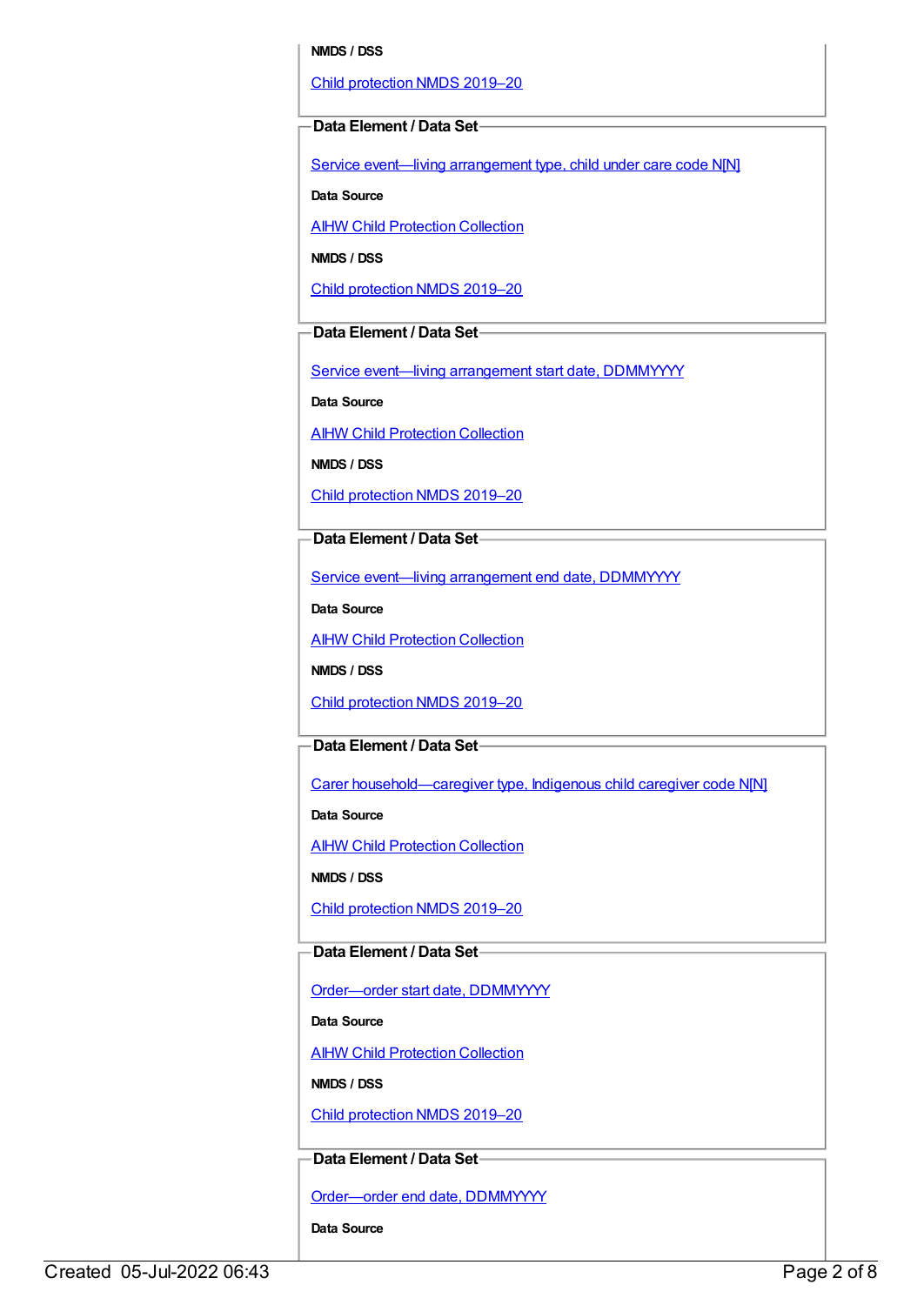AIHW Child [Protection](https://meteor.aihw.gov.au/content/489543) Collection

**NMDS / DSS**

Child [protection](https://meteor.aihw.gov.au/content/740158) NMDS 2019–20

#### **Data Element / Data Set**

[Person—Indigenous](https://meteor.aihw.gov.au/content/602543) status, code N

**Data Source**

**AIHW Child [Protection](https://meteor.aihw.gov.au/content/489543) Collection** 

**NMDS / DSS**

Child [protection](https://meteor.aihw.gov.au/content/740158) NMDS 2019–20

#### **Data Element / Data Set**

Service [event—financial](https://meteor.aihw.gov.au/content/652697) payment indicator, out-of-home care code N[N]

**Data Source**

AIHW Child [Protection](https://meteor.aihw.gov.au/content/489543) Collection

**NMDS / DSS**

Child [protection](https://meteor.aihw.gov.au/content/740158) NMDS 2019–20

#### **Data Element / Data Set**

[Order—order](https://meteor.aihw.gov.au/content/657300) type, care and protection code N[N]

**Data Source**

**AIHW Child [Protection](https://meteor.aihw.gov.au/content/489543) Collection** 

**NMDS / DSS**

Child [protection](https://meteor.aihw.gov.au/content/740158) NMDS 2019–20

**Denominator:** The number of Aboriginal and Torres Strait Islander children aged 0–17, in out-ofhome care at 30 June.

**Denominator data elements:**

| <b>←Data Element / Data Set-</b> |
|----------------------------------|
|----------------------------------|

Person-date of birth, DDMMYYYY

**Data Source**

AIHW Child [Protection](https://meteor.aihw.gov.au/content/489543) Collection

**NMDS / DSS**

Child [protection](https://meteor.aihw.gov.au/content/740158) NMDS 2019–20

## **Data Element / Data Set**

Service event-living [arrangement](https://meteor.aihw.gov.au/content/474217) start date, DDMMYYYY

**Data Source**

**AIHW Child [Protection](https://meteor.aihw.gov.au/content/489543) Collection** 

**NMDS / DSS**

Child [protection](https://meteor.aihw.gov.au/content/740158) NMDS 2019–20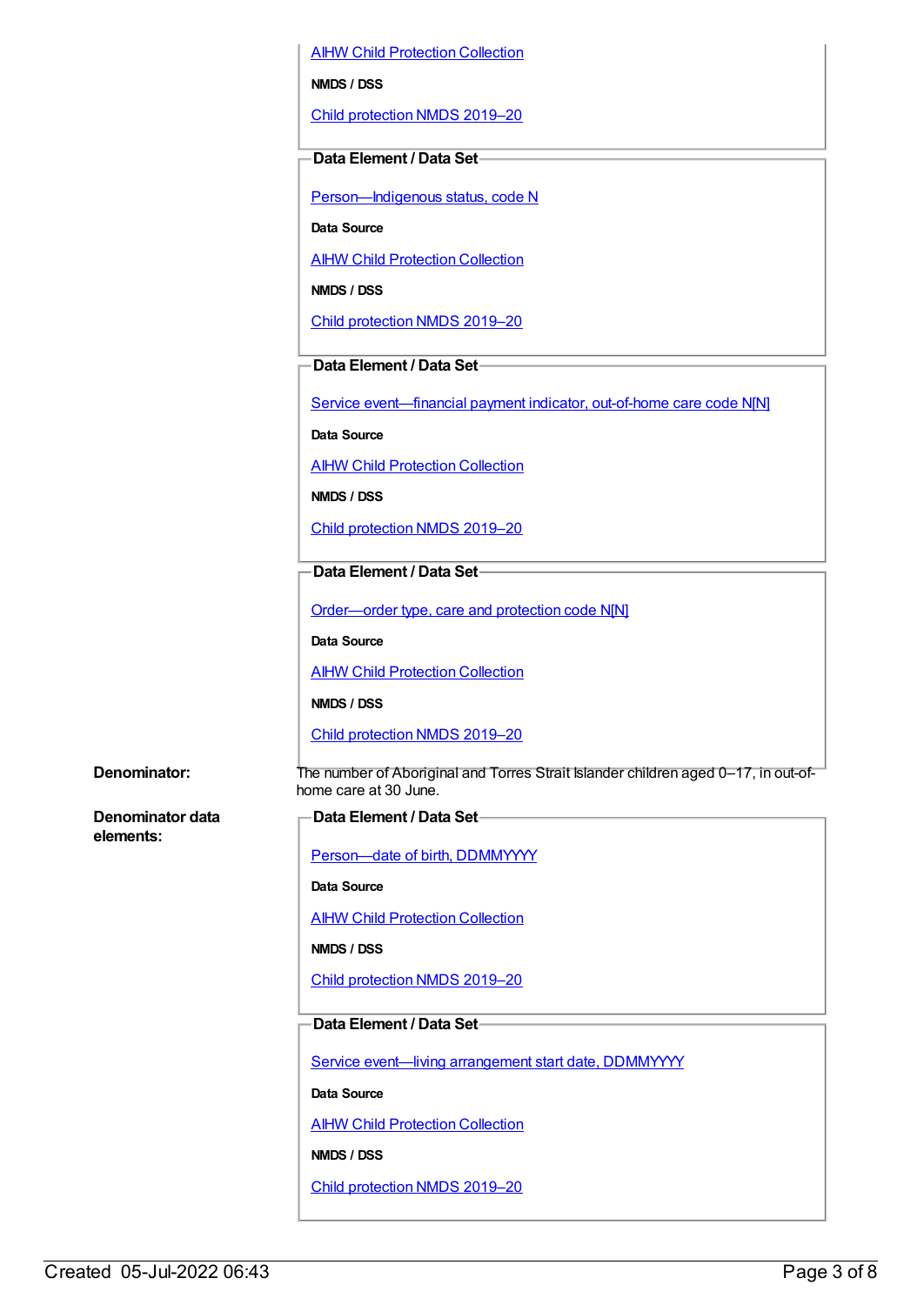#### **Data Element / Data Set**

Service event-living [arrangement](https://meteor.aihw.gov.au/content/474223) end date, DDMMYYYY

**Data Source**

AIHW Child [Protection](https://meteor.aihw.gov.au/content/489543) Collection

**NMDS / DSS**

Child [protection](https://meteor.aihw.gov.au/content/740158) NMDS 2019–20

#### **Data Element / Data Set**

[Order—order](https://meteor.aihw.gov.au/content/536550) start date, DDMMYYYY

**Data Source**

**AIHW Child [Protection](https://meteor.aihw.gov.au/content/489543) Collection** 

**NMDS / DSS**

Child [protection](https://meteor.aihw.gov.au/content/740158) NMDS 2019–20

#### **Data Element / Data Set**

[Order—order](https://meteor.aihw.gov.au/content/536554) end date, DDMMYYYY

**Data Source**

**AIHW Child [Protection](https://meteor.aihw.gov.au/content/489543) Collection** 

**NMDS / DSS**

Child [protection](https://meteor.aihw.gov.au/content/740158) NMDS 2019–20

**Data Element / Data Set**

Person-Indigenous status, code N

**Data Source**

AIHW Child [Protection](https://meteor.aihw.gov.au/content/489543) Collection

**NMDS / DSS**

Child [protection](https://meteor.aihw.gov.au/content/740158) NMDS 2019–20

## **Data Element / Data Set**

Service event-financial payment indicator, out-of-home care code N[N]

**Data Source**

**AIHW Child [Protection](https://meteor.aihw.gov.au/content/489543) Collection** 

**NMDS / DSS**

Child [protection](https://meteor.aihw.gov.au/content/740158) NMDS 2019–20

#### **Data Element / Data Set**

[Order—order](https://meteor.aihw.gov.au/content/657300) type, care and protection code N[N]

**Data Source**

**AIHW Child [Protection](https://meteor.aihw.gov.au/content/489543) Collection** 

**NMDS / DSS**

Child [protection](https://meteor.aihw.gov.au/content/740158) NMDS 2019–20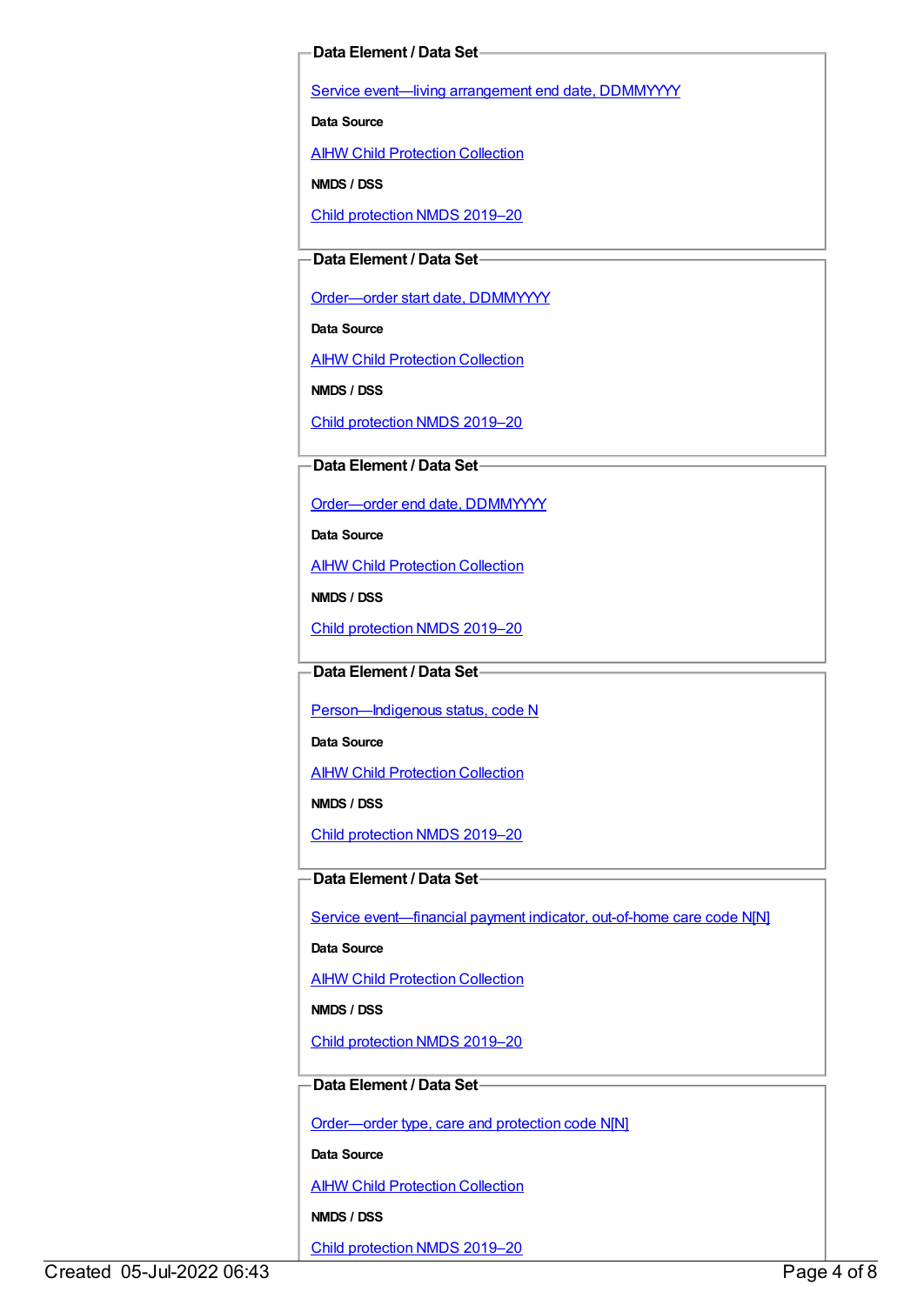|                                         | Data Element / Data Set-                                             |  |
|-----------------------------------------|----------------------------------------------------------------------|--|
|                                         | Service event-living arrangement type, child under care code N[N]    |  |
|                                         | Data Source                                                          |  |
|                                         | <b>AIHW Child Protection Collection</b>                              |  |
|                                         | NMDS / DSS                                                           |  |
|                                         | Child protection NMDS 2019-20                                        |  |
| Disaggregation:                         | 2016-17 to 2019-20                                                   |  |
|                                         | By state and territory and by care giver type.                       |  |
| <b>Disaggregation data</b><br>elements: | Data Element / Data Set-                                             |  |
|                                         | Person-Australian state/territory identifier, code N                 |  |
|                                         | <b>Data Source</b>                                                   |  |
|                                         | <b>AIHW Child Protection Collection</b>                              |  |
|                                         | NMDS / DSS                                                           |  |
|                                         | Child protection NMDS 2019-20                                        |  |
|                                         | Data Element / Data Set-                                             |  |
|                                         |                                                                      |  |
|                                         | Carer household-caregiver type, Indigenous child caregiver code N[N] |  |
|                                         | Data Source                                                          |  |
|                                         | <b>AIHW Child Protection Collection</b>                              |  |
|                                         | NMDS / DSS                                                           |  |
|                                         | Child protection NMDS 2019-20                                        |  |
|                                         |                                                                      |  |
| <b>Comments:</b>                        |                                                                      |  |
|                                         |                                                                      |  |

#### **Identifying children in preferable placement with available data**

This indicator is intended to measure the application of Placement element of the ATSICPP. A summary of how caregiver type data are used to identify children living in accordance with the placement hierarchy is presented in Table A2.

As shown in Table A2, children living in the second or third level of the placement hierarchy are recorded as being living with an 'other Indigenous caregiver'. This means that it is not currently possible to differentiate between children living in the second or third level of the placement hierarchy. It is, however, possible to identify the total number of Aboriginal and Torres Strait Islander children in 'preferable' placements (that is, in the top 3 placement options; see Chapter 2 of the associated report), which is the focus of Indicator 1.1.

#### **Table A2: Placement options in the placement hierarchy, corresponding caregiver type categories in the child protection data collection and corresponding category reported in data tables**

| Placement option                                                         | Category in caregiver type<br>data | Category reported in<br>data tables           |
|--------------------------------------------------------------------------|------------------------------------|-----------------------------------------------|
| Aboriginal and Torres<br>Strait Islander relatives<br>or extended family | Indigenous relatives or kin        | Living with<br>Indigenous relatives<br>or kin |
| members or non-<br>Indigenous relatives or<br>extended family<br>members |                                    |                                               |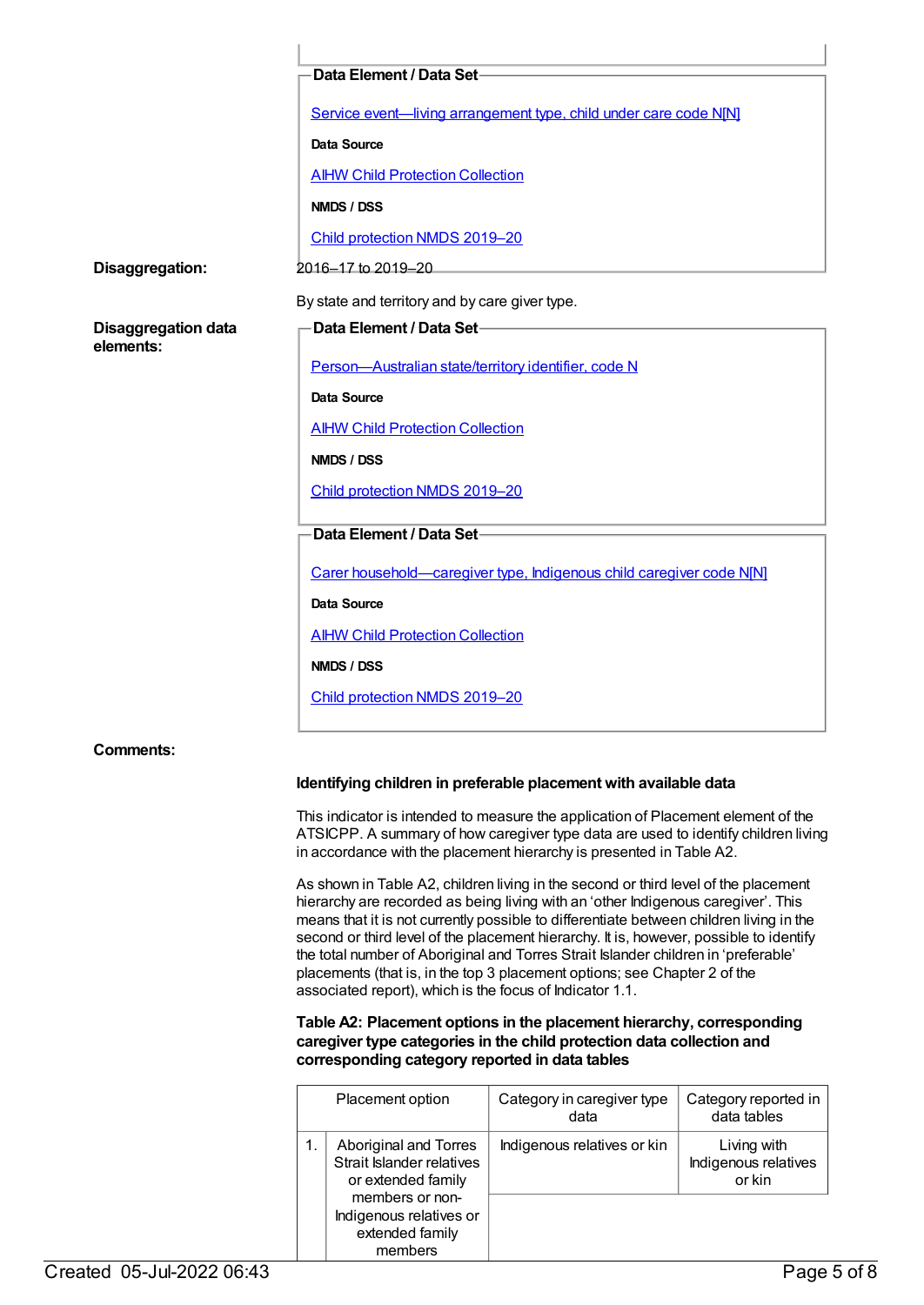|    |                                                                                 | Non-Indigenous relatives or<br>kin                                                                                                                                                                              | Living with non-<br>Indigenous relatives<br>or kin |
|----|---------------------------------------------------------------------------------|-----------------------------------------------------------------------------------------------------------------------------------------------------------------------------------------------------------------|----------------------------------------------------|
| 2. | Aboriginal and Torres<br>Strait Islander<br>members of the child's<br>community | Other Indigenous caregiver                                                                                                                                                                                      | Living with other<br>Indigenous caregiver          |
| 3. | Aboriginal and Torres<br>Strait Islander family-<br>based carers                | Other Indigenous caregiver                                                                                                                                                                                      | Living with other<br>Indigenous caregiver          |
| 4. | Non-Indigenous carers<br>or in a residential<br>setting                         | Other non-Indigenous<br>caregiver<br>Indigenous residential care<br>Non-Indigenous residential<br>care<br>Indigenous family group<br>home<br>Non-Indigenous family<br>group home<br>Independent living<br>Other | In another care<br>arrangement                     |

#### **Comparability of caregiver type disaggregations across jurisdictions**

There are currently no nationally consistent guidelines on how Aboriginal and Torres Strait Islander kin are defined and/or recorded across states and territories. This may affect the comparability of disaggregations by caregiver type across jurisdictions depending on how jurisdictions define Aboriginal and Torres Strait Islander kin.

For the Northern Territory, counts of children living with Aboriginal and Torres Strait Islander or non-Indigenous relatives or kin or other Aboriginal and Torres Strait Islander caregivers only include children for whom the process of making a placement decision was considered by caseworkers to be in accordance with the ATSICPP. This means there may have been a higher number of Aboriginal and Torres Strait Islander children living with relatives, kin or other Indigenous caregivers than is counted in this indicator. All children who were not considered to be living in accordance with the ATSICPP are included in the 'in another care arrangement' category, regardless of who they were living with.

#### **Comparability with similar reporting**

The placement of Aboriginal and Torres Strait Islander children by caregiver type are also reported in Child protection Australia 2019–20 Table S5.12 (AIHW 2020a), the Report on Government Services 2020 Table 16A.21 (Steering Committee for the Review of Government Service Provision 2020) and NFPAC Indicator 5.2/NOOHCS Indicator 3.1 (AIHW 2020b). ATSICPP Indicator 1.1 differs from these reports in one or more of the following ways:

- Aboriginal and Torres Strait Islander residential care and Aboriginal and Torres Strait Islander family group homes are not counted in the 'Other Indigenous caregiver' category. This is on the basis that residential care and family group homes are very low order placements in the ATSICPP placement hierarchy. Children in these placement types are counted in the 'in another care arrangement' category.
- Children in independent living arrangements are counted in the 'in another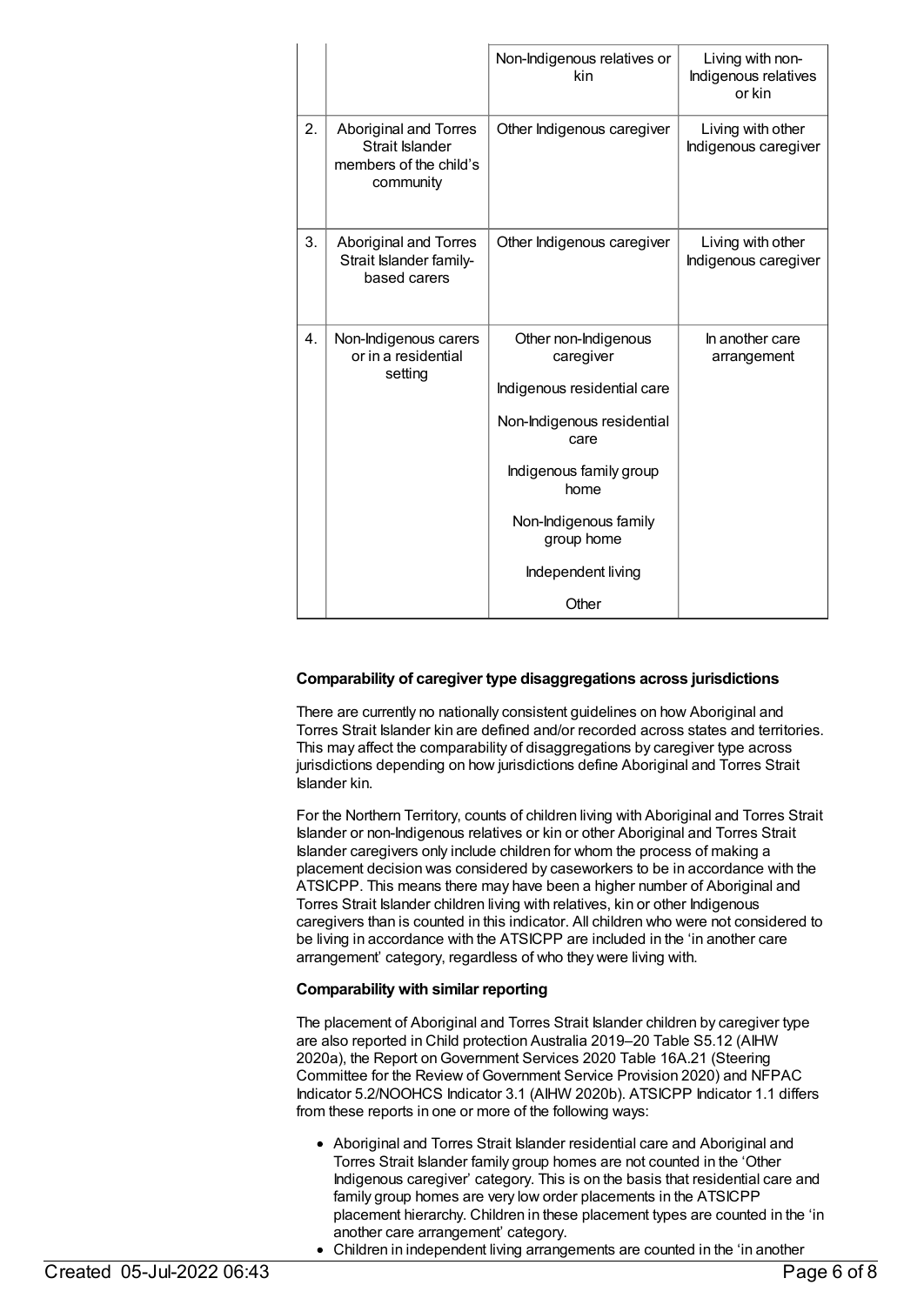care arrangement' category.

• Children for whom caregiver type was not known are counted in totals.

# Representational attributes of hildren who are in out-of-home care as per the national definition of out-<br>of-home care are counted.

| <b>Representation class:</b> | Proportion |
|------------------------------|------------|
| Data type:                   | Real       |
| Unit of measure:             | Person     |

## **Data source attributes**

| Data sources: | Data Source                                |
|---------------|--------------------------------------------|
|               | <b>AIHW Child Protection Collection</b>    |
|               | Frequency                                  |
|               | Annual                                     |
|               | Data custodian                             |
|               | Australian Institute of Health and Welfare |

# **Accountability attributes**

| <b>Reporting requirements:</b>                  | Fourth Action Plan under the National Framework for Protecting Australia's<br>Children 2009–2020 |
|-------------------------------------------------|--------------------------------------------------------------------------------------------------|
| Organisation responsible<br>for providing data: | Australian Institute for Health and Welfare (AIHW)                                               |

## **Source and reference attributes**

**Submitting organisation:** AIHW

# **Relational attributes**